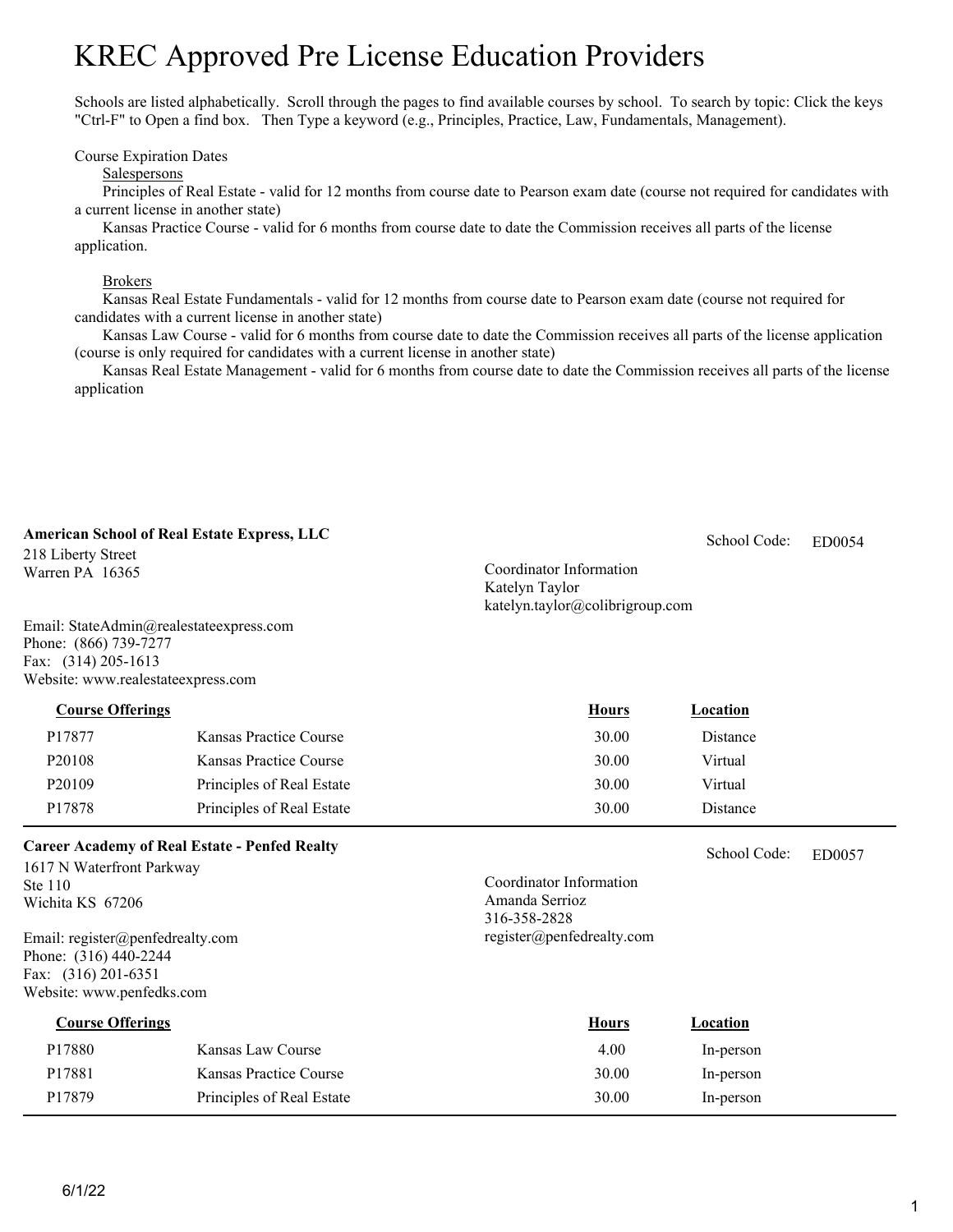#### **Career Education Systems**

8600 Ward Pkwy Ste 2080 Kansas City MO 64114

Email: Phone: (800) 748-7715 Fax:  $()$  -Website: www.ceskc.com

ED0100

School Code:

Coordinator Information Mark Barker mark@ceskc.com

| <b>Course Offerings</b> |                                               | <b>Hours</b> | Location  |  |
|-------------------------|-----------------------------------------------|--------------|-----------|--|
| P17882                  | Kansas Law Course                             | 4.00         | In-person |  |
| P <sub>18119</sub>      | Kansas Law Course                             | 4.00         | Distance  |  |
| P <sub>18118</sub>      | Kansas Practice Course                        | 30.00        | Distance  |  |
| P17884                  | Kansas Practice Course                        | 30.00        | In-person |  |
| P18044                  | Kansas Real Estate Broker Fundamentals Course | 30.00        | In-person |  |
| P18046                  | Kansas Real Estate Broker Fundamentals Course | 30.00        | Distance  |  |
| P <sub>20132</sub>      | Kansas Real Estate Broker Management Course   | 30.00        | Distance  |  |
| P18117                  | Principles of Real Estate                     | 30.00        | Distance  |  |
| P17883                  | Principles of Real Estate                     | 30.00        | In-person |  |

### **Career Education Systems - Wichita**

3450 N Rock Rd Bldg 400 Ste 404 Wichita KS 67206

Email: mark@ceskc.com Phone: (316) 651-0652 Fax:  $()$  -Website: www.careereducationsystems.com

## P18045 Kansas Real Estate Broker Fundamentals Course 30.00 In-person Rod McIntyre School Code: ED0007 **Kansas Association of Realtors Course Offerings Course Offerings Hours Location** School Code:

3644 SW Burlingame Rd Topeka KS 66611

Coordinator Information Rod McIntyre rmcintyre@kansasrealtor.com

Coordinator Information

Mark Barker 316-651-0652 gen\_info@ceskc.com

Email: rmcintyre@kansasrealtor.com Phone: (800) 366-0069 Fax:  $() -$ Website: www.kansasrealtoreducation.com

| <b>Course Offerings</b> |                                               | <b>Hours</b> | Location |
|-------------------------|-----------------------------------------------|--------------|----------|
| P <sub>18050</sub>      | Broker Pre-License Course Supplement          | 6.00         | Distance |
| P17887                  | Kansas Law Course                             | 4.00         | Distance |
| P17886                  | Kansas Practice Course                        | 30.00        | Distance |
| P18089                  | Kansas Practice Course                        | 30.00        | Distance |
| P18053                  | Kansas Real Estate Broker Fundamentals Course | 30.00        | Distance |
| P18129                  | Kansas Real Estate Broker Management Course   | 30.00        | Distance |
| P <sub>20039</sub>      | Kansas Real Estate Broker Management Course   | 30.00        | Virtual  |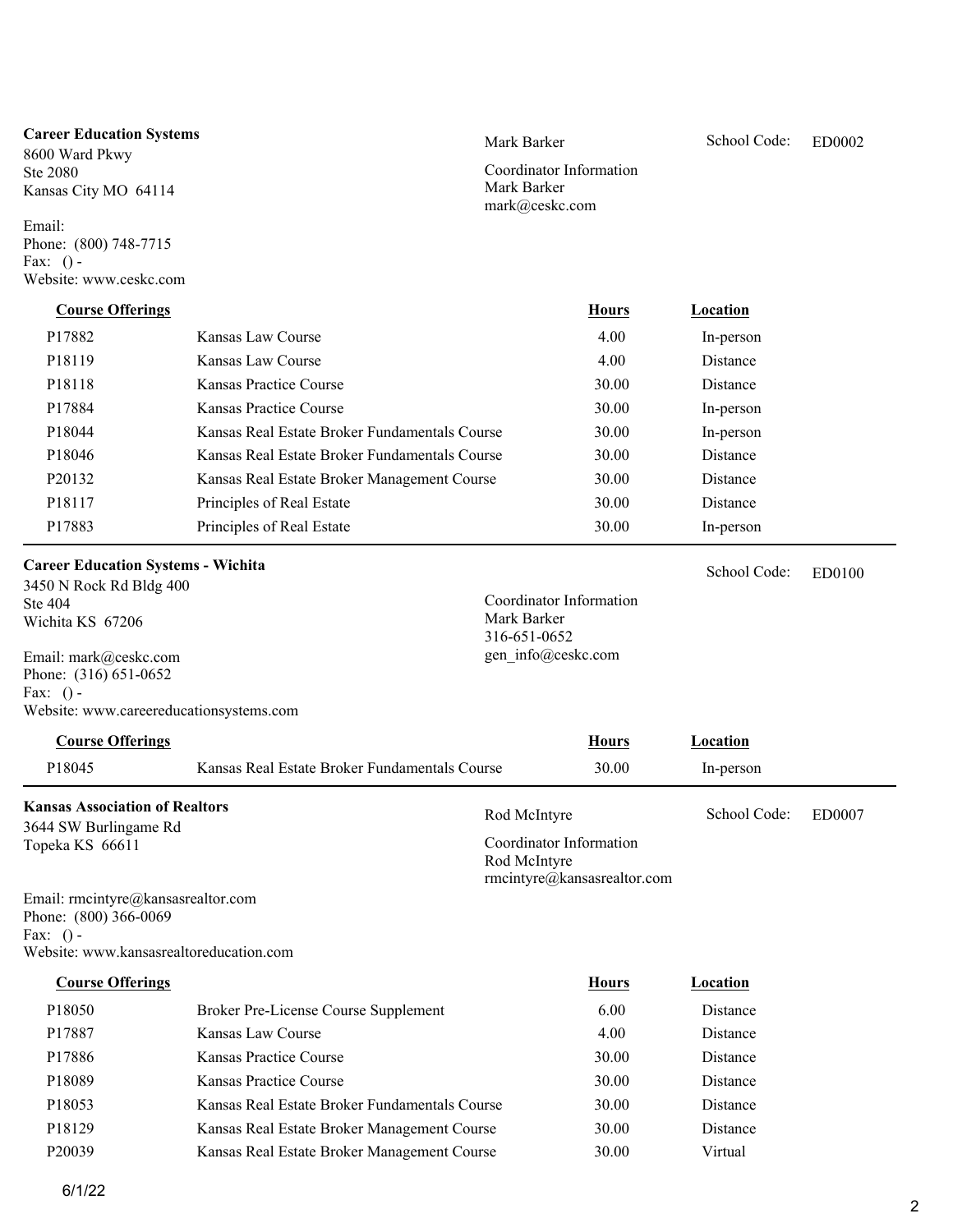| P18150                                                                                                                       | Principles of Real Estate                     |                              | 30.00                                                                       | Distance        |        |
|------------------------------------------------------------------------------------------------------------------------------|-----------------------------------------------|------------------------------|-----------------------------------------------------------------------------|-----------------|--------|
| P20019                                                                                                                       | Principles of Real Estate                     |                              | 30.00                                                                       | Distance        |        |
| P17889                                                                                                                       | Principles of Real Estate                     |                              | 30.00                                                                       | In-person       |        |
| P18120                                                                                                                       | Principles of Real Estate (combo)             |                              | 30.00                                                                       | Distance        |        |
| <b>Kansas Real Estate School</b>                                                                                             |                                               |                              |                                                                             | School Code:    | ED0103 |
| 13671 S Mur Len Road<br>Olathe KS 66062                                                                                      |                                               |                              | Coordinator Information<br>William Randal Peterson<br>randalpeterson@kw.com |                 |        |
| Email: randalpeterson@kw.com<br>Phone: (913) 322-8355<br>Fax: $()$ -<br>Website: www.kansasrealestateschool.com              |                                               |                              |                                                                             |                 |        |
|                                                                                                                              |                                               |                              |                                                                             |                 |        |
| <b>Course Offerings</b>                                                                                                      |                                               |                              | <b>Hours</b>                                                                | Location        |        |
| P17893                                                                                                                       | Kansas Practice Course                        |                              | 30.00                                                                       | In-person       |        |
| P17894                                                                                                                       | Principles of Real Estate Course              |                              | 30.00                                                                       | In-person       |        |
| P18113                                                                                                                       | Principles of Real Estate Course              |                              | 30.00                                                                       | Distance        |        |
| <b>Key Real Estate School</b>                                                                                                |                                               |                              |                                                                             | School Code:    | ED0131 |
| 4200 Somerset Drive<br>Prairie Village KS 66208                                                                              |                                               | Linda Woodward<br>9137444747 | Coordinator Information                                                     |                 |        |
| Email: keyrealestateschool@gmail.com<br>Phone: (913) 744-4747<br>Fax: $()$ -<br>Website: www.keyreschool.com                 |                                               |                              | keyrealestateschool@gmail.com                                               |                 |        |
| <b>Course Offerings</b>                                                                                                      |                                               |                              | <b>Hours</b>                                                                | Location        |        |
| P20142                                                                                                                       | Kansas Law Course                             |                              | 4.00                                                                        | In-Person       |        |
| P20140                                                                                                                       | Kansas Practice Course                        |                              | 30.00                                                                       | In-Person       |        |
|                                                                                                                              |                                               |                              |                                                                             | In-Person       |        |
| P <sub>20141</sub>                                                                                                           | Principles of Real Estate                     |                              | 30.00                                                                       |                 |        |
| <b>Lowry School of Real Estate</b>                                                                                           |                                               | Nancy Lowry                  |                                                                             | School Code:    | ED0013 |
| 3636 Alpaca Road<br>Joplin MO 64804-8736                                                                                     |                                               | Nancy Lowry                  | Coordinator Information<br>nancy@lowryschoolofrealestate.com                |                 |        |
| Email: nancy@lowryschoolofrealestate.com<br>Phone: (417) 624-5596<br>Fax: $()$ -<br>Website: www.lowryschoolofrealestate.com |                                               |                              |                                                                             |                 |        |
| <b>Course Offerings</b>                                                                                                      |                                               |                              | <b>Hours</b>                                                                | <b>Location</b> |        |
| P17900                                                                                                                       | Kansas Law Course                             |                              | 4.00                                                                        | Distance        |        |
| P17898                                                                                                                       | Kansas Practice Course                        |                              | 30.00                                                                       | In-person       |        |
| P17955                                                                                                                       | Kansas Practice Course                        |                              | 30.00                                                                       | Distance        |        |
| P18054                                                                                                                       | Kansas Real Estate Broker Fundamentals Course |                              | 30.00                                                                       | Distance        |        |
| P18101                                                                                                                       | Kansas Real Estate Broker Management Course   |                              | 30.00                                                                       | Distance        |        |

P17957 Principles of Real Estate 30.00 Distance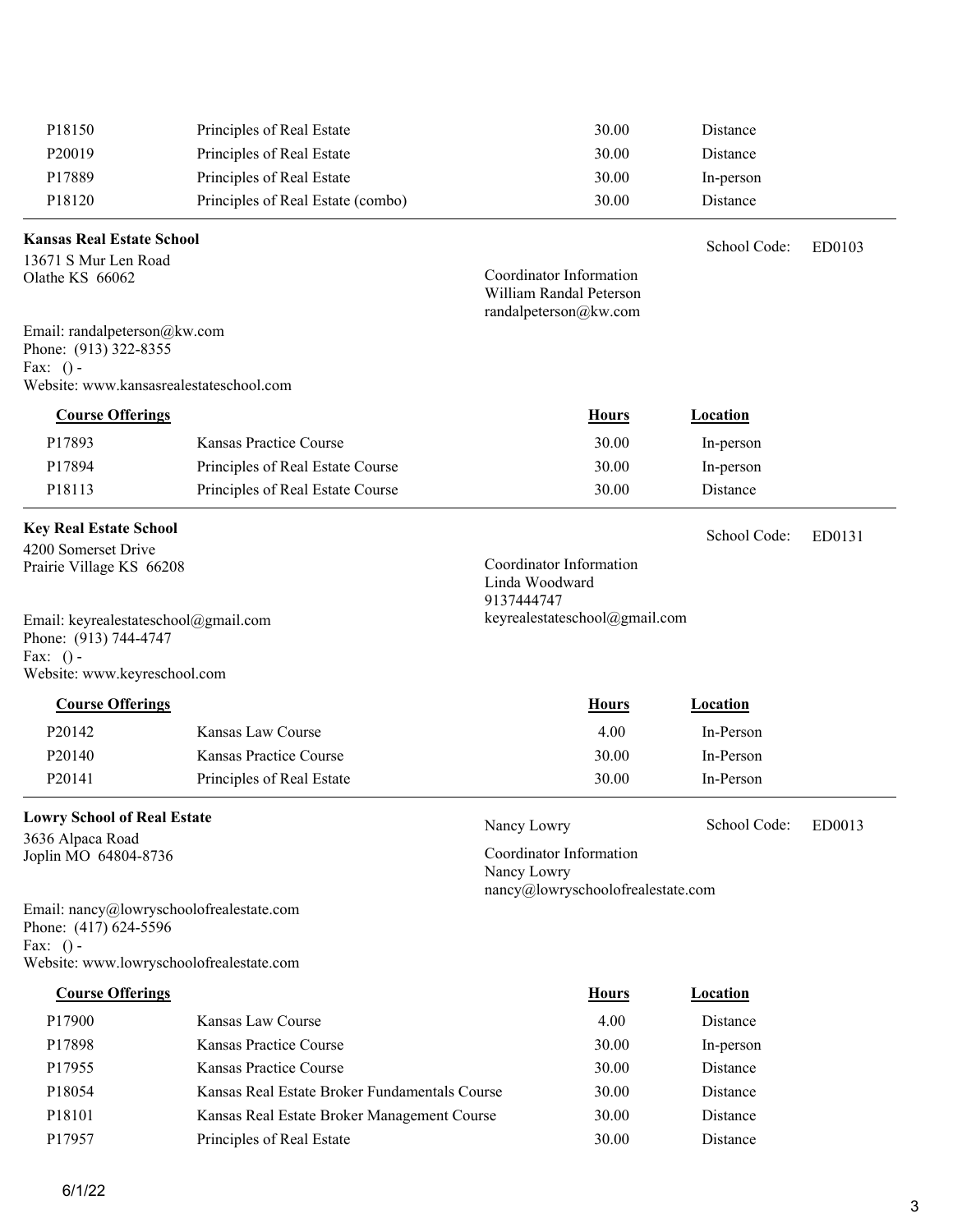| P17897                                                                                                           | Principles of Real Estate                                                               | 30.00                                                                  | In-person       |               |
|------------------------------------------------------------------------------------------------------------------|-----------------------------------------------------------------------------------------|------------------------------------------------------------------------|-----------------|---------------|
| <b>PDH</b> Academy<br>P O Box 449                                                                                |                                                                                         | Chloe Lorenz                                                           | School Code:    | ED0067        |
| Pewaukee WI 53072                                                                                                |                                                                                         | Coordinator Information<br>Chloe Lorenz<br>lorenz.pdhacademy@gmail.com |                 |               |
| Email: pdhacademy@gmail.com<br>Phone: (888) 564-9098<br>Fax: (888) 564-9098<br>Website: http://pdhrealestate.com |                                                                                         |                                                                        |                 |               |
| <b>Course Offerings</b>                                                                                          |                                                                                         | <b>Hours</b>                                                           | <b>Location</b> |               |
| P17953                                                                                                           | Kansas Practice Course                                                                  | 30.00                                                                  | Distance        |               |
| P17952                                                                                                           | Principles of Real Estate                                                               | 30.00                                                                  | Distance        |               |
| <b>Perry Real Estate College</b>                                                                                 |                                                                                         | Kent Gray                                                              | School Code:    | ED0133        |
| 4135 Alexandria Pike<br>Cold Spring KY 41076                                                                     |                                                                                         | Coordinator Information<br>Kent Gray<br>859-525-0303                   |                 |               |
| Phone: (859) 525-0303<br>Fax: (859) 442-6805                                                                     | Email: instructor@perryrealestatecollege.com<br>Website: www.perryrealestatecollege.com | instructor@perryrealestatecollege.com                                  |                 |               |
| <b>Course Offerings</b>                                                                                          |                                                                                         | <b>Hours</b>                                                           | <b>Location</b> |               |
| P20155                                                                                                           | Kansas Practice Course                                                                  | 30.00                                                                  | Distance        |               |
| P20156                                                                                                           | Principles of Real Estate                                                               | 30.00                                                                  | Distance        |               |
| <b>Pinnacle Real Estate School</b>                                                                               |                                                                                         |                                                                        | School Code:    | <b>ED0108</b> |
| 2103 South Ohio Street<br>Salina KS 67401                                                                        |                                                                                         | Coordinator Information<br>Phyllis Ross<br>pinnaclereschool@gmail.com  |                 |               |
| Email: pinnaclereschool@gmail.com<br>Phone: (785) 714-0764<br>Fax: $()$ -<br>Website:                            |                                                                                         |                                                                        |                 |               |
| <b>Course Offerings</b>                                                                                          |                                                                                         | <b>Hours</b>                                                           | <b>Location</b> |               |
| P20045                                                                                                           | Kansas Practice Course                                                                  | 30.00                                                                  | Virtual         |               |
| P20002                                                                                                           | Kansas Practice Course                                                                  | 30.00                                                                  | In-person       |               |
| P20001                                                                                                           | Principles of Real Estate                                                               | 30.00                                                                  | In-person       |               |
| P20044                                                                                                           | Principles of Real Estate                                                               | 30.00                                                                  | Virtual         |               |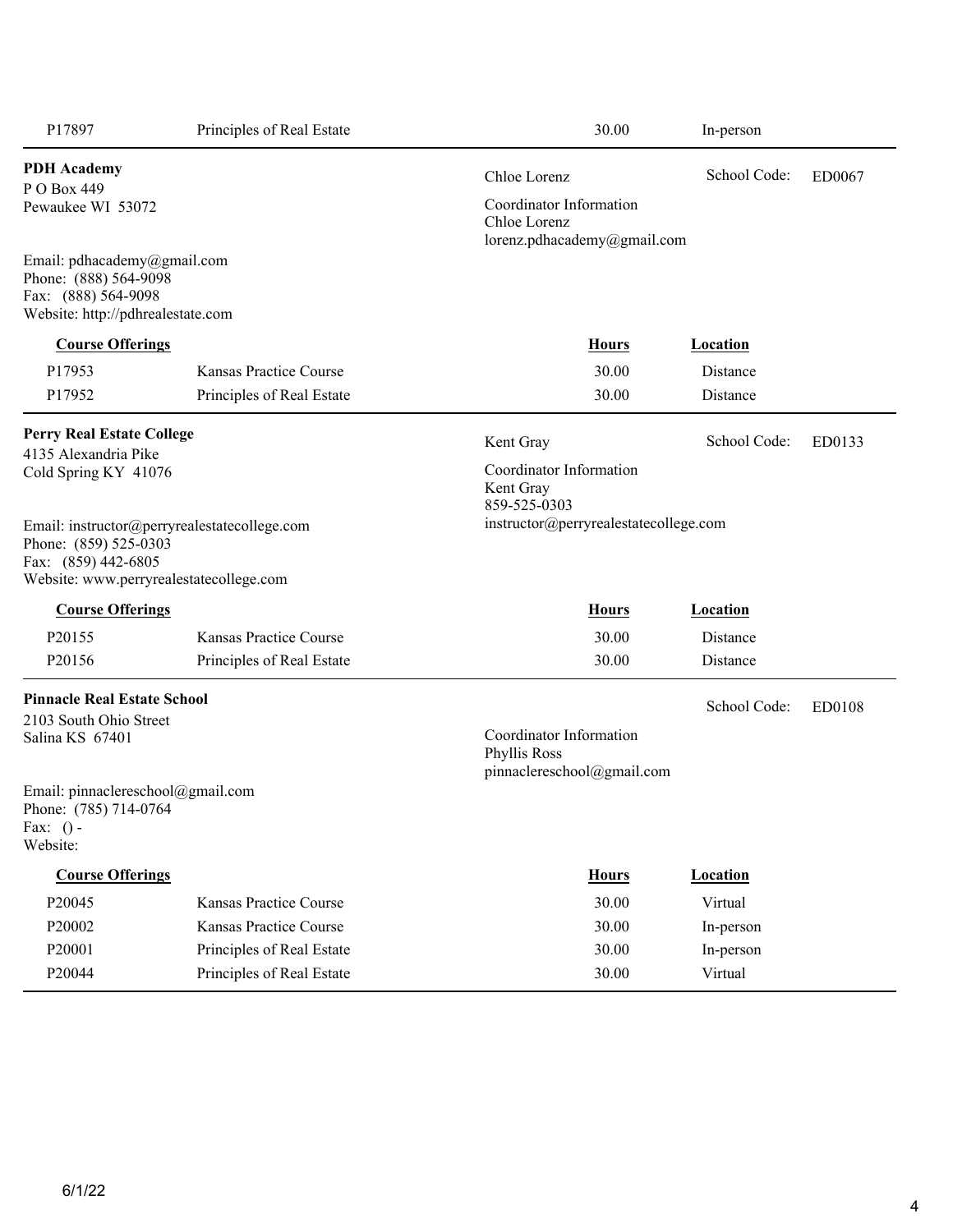| <b>ReeceNichols Training</b>                                                                                          |                                          | Missy Greene                                                    | School Code:    | ED0035        |
|-----------------------------------------------------------------------------------------------------------------------|------------------------------------------|-----------------------------------------------------------------|-----------------|---------------|
| 11601 Granada<br>Leawood KS 66211<br>Email: Training@reecenichols.com<br>Phone: (913) 266-5635<br>Fax: (913) 981-6897 |                                          | Coordinator Information<br>Missy Greene<br>9132665571           |                 |               |
|                                                                                                                       |                                          | Training@ReeceNichols.com                                       |                 |               |
| Website: www.training.reeceandnichols.com                                                                             |                                          |                                                                 |                 |               |
| <b>Course Offerings</b>                                                                                               |                                          | <b>Hours</b>                                                    | <b>Location</b> |               |
| P <sub>20150</sub>                                                                                                    | Kansas Practice Course                   | 30.00                                                           | In-Person       |               |
| P18084                                                                                                                | Kansas Practice Course                   | 30.00                                                           | Distance        |               |
| P20203                                                                                                                | Kansas Practice Course - 30-hour Virtual | 30.00                                                           | Virtual         |               |
| P20151                                                                                                                | Principles of Real Estate                | 30.00                                                           | Virtual         |               |
| P20139                                                                                                                | Principles of Real Estate                | 30.00                                                           | In-Person       |               |
| P18083                                                                                                                | Principles of Real Estate                | 30.00                                                           | Distance        |               |
| <b>RSCK School of Real Estate</b>                                                                                     |                                          | Cindi Siggs                                                     | School Code:    | <b>ED0069</b> |
| 170 W Dewey St<br>Wichita KS 67202                                                                                    |                                          | Coordinator Information<br>Cindi Siggs<br>cindi@sckrealtors.com |                 |               |
| Email: cindi@sckrealtors.com<br>Phone: (316) 263-3167<br>Fax: (316) 263-2832<br>Website: www.sckrealtors.com          |                                          |                                                                 |                 |               |
| <b>Course Offerings</b>                                                                                               |                                          | <b>Hours</b>                                                    | <b>Location</b> |               |
| P17905                                                                                                                | Kansas Practice Course                   | 30.00                                                           | In-person       |               |
| P17904                                                                                                                | Principles of Real Estate                | 30.00                                                           | In-person       |               |
| <b>Sterling College</b>                                                                                               |                                          |                                                                 | School Code:    | ED0098        |
| 125 W Cooper<br>Sterling, KS 67579                                                                                    |                                          | Coordinator Information<br>Teow-Hwa Kwa<br>tkwa@sterling.edu    |                 |               |
| Email: tkwa@sterling.edu<br>Phone: (620) 278-4468<br>Fax:<br>Website:                                                 |                                          |                                                                 |                 |               |
| <b>Course Offerings</b>                                                                                               |                                          | <b>Hours</b>                                                    | Location        |               |
| P17908                                                                                                                | Principles of Real Estate                | 30.00                                                           | In-person       |               |